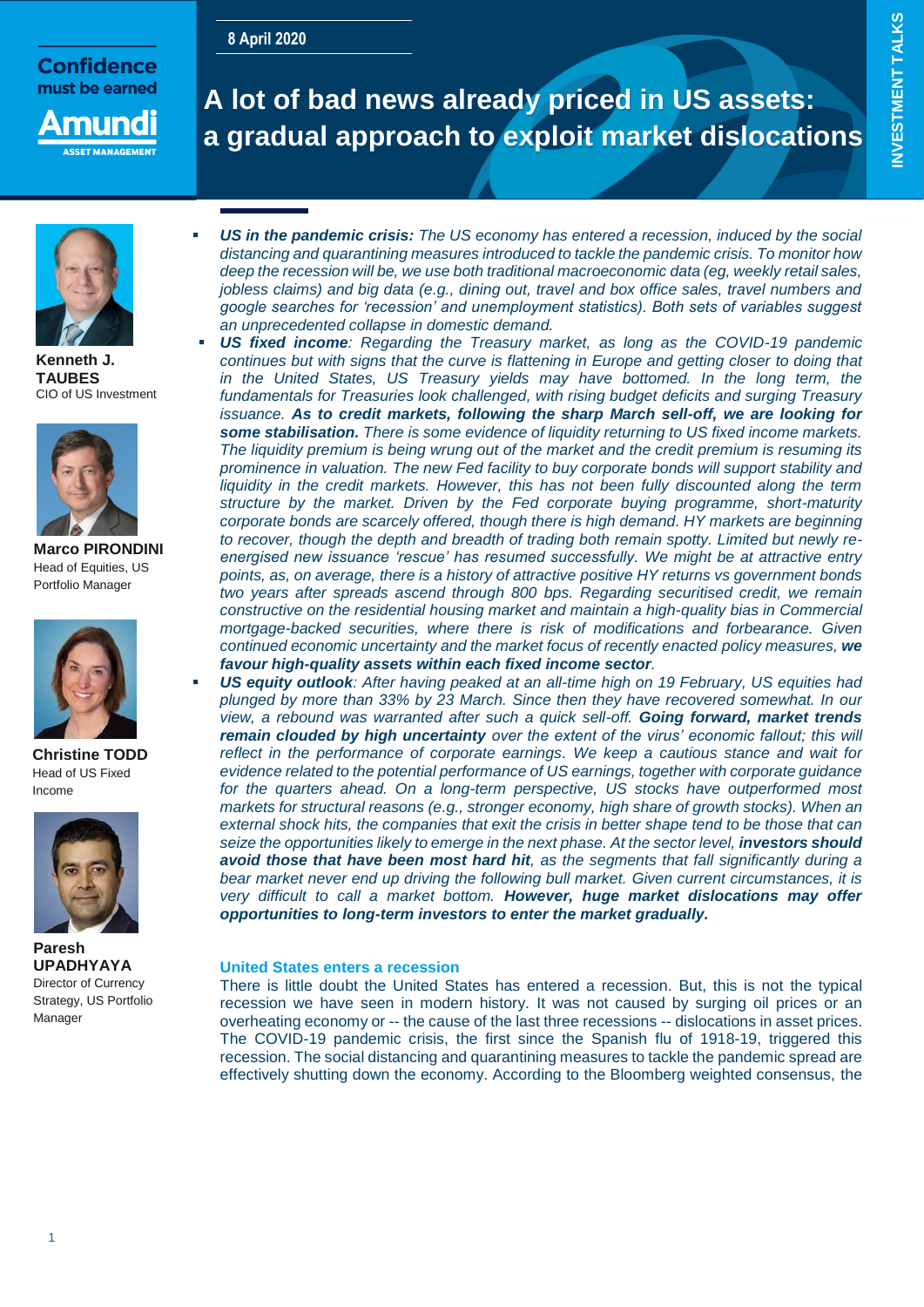*"The US economy is on target to suffer its worst recession since the Great Depression".*

US economy is forecast to contract by an annualised -4.4% in Q1, then plunge -20.4% in Q2, before bouncing back in the second half of the year. Suffice it to say**, the economy is on target to suffer its worst recession since the Great Depression**. In order to determine the breadth and severity of this recession, we look at traditional macroeconomic variables and nontraditional 'big data' -- that is, a large set of data-sets that can be analysed to reveal patterns and trends.

## **Traditional measures confirm deep recession**

Based on the traditional macroeconomic factors, we are monitoring data as per our recession dashboard:

# **US recession dashboard**

| <b>Weekly data</b>                                            | <b>Trend</b>       |
|---------------------------------------------------------------|--------------------|
| <b>Johnson Redbook retail sales</b>                           | <b>Expanding</b>   |
| <b>Bloomberg consumer comfort index</b>                       | <b>Falling</b>     |
| <b>Entertainment (dining out, travel, box</b><br>office, etc) | <b>Collapsed</b>   |
| <b>Jobless claims</b>                                         | <b>Increasing</b>  |
| <b>Local business activity</b>                                | <b>Declining</b>   |
| <b>Rail traffic</b>                                           | <b>Declining</b>   |
| <b>Total gas production supplied</b>                          | <b>Declining</b>   |
| <b>Coal output</b>                                            | <b>Declining</b>   |
| <b>Price statistics</b>                                       | <b>Declining</b>   |
| <b>Monthly data</b>                                           |                    |
| <b>ISM manufacturing</b>                                      | <b>Contracting</b> |
| <b>ISM non-manufacturing</b>                                  | <b>Expanding</b>   |

Source: Amundi-Pioneer, Bloomberg. Data as of 6 April 2020.

#### In detail:

*"The surge in jobless claims over the last two weeks tentatively suggests the United States already has an unemployment rate of 10.4%".*

- **Jobless claims** will be one of the key measures for determining the severity of the recession. They rose by an all-time record of 6.65 million on 28 March, topping the previous record of 3.3 million recorded the previous week. **The surge in jobless claims over the last two weeks tentatively suggests the United States already has an unemployment rate of 10.4%**. If we see jobless claims data of 5 million — as per current consensus estimate — on 9 April, the unemployment rate could reach 13.4%. This compares with the February unemployment rate of 3.5%. The labour market is set to deteriorate sharply in Q2 to the highest unemployment level since World War II;
- **Johnson Redbook chain store sales** measure the health of the consumer. This weekly series includes over 80% of the official retail sales collected by the US Department of Commerce. There has been a sharp divergence in sales, with department store sales plummeting 10% YoY while discount store sales had surged 13.8% YoY on 28 March. Overall, the chain store sales growth rate has remained healthy, at 6.3% YoY, but there are signs of slowing. So far, initial strength in sales is benefitting from the stockpiling that has been taking place. As the stockpiling abates, retail sales should slow dramatically in the coming weeks;
- **Bloomberg weekly consumer comfort index** measures the state of the US consumer. This index includes three components: the state of the national economy, the state of personal finance, and good/bad time to buy. It has fallen from a near-record-high of 67.3 on 26 January to 56.3 on 29 March. The index is now on a sharp downward trend. In addition, the other benchmark consumer confidence indicators (University of Michigan sentiment and Conference Board consumer confidence) are both off their peaks and have confirmed this trend;

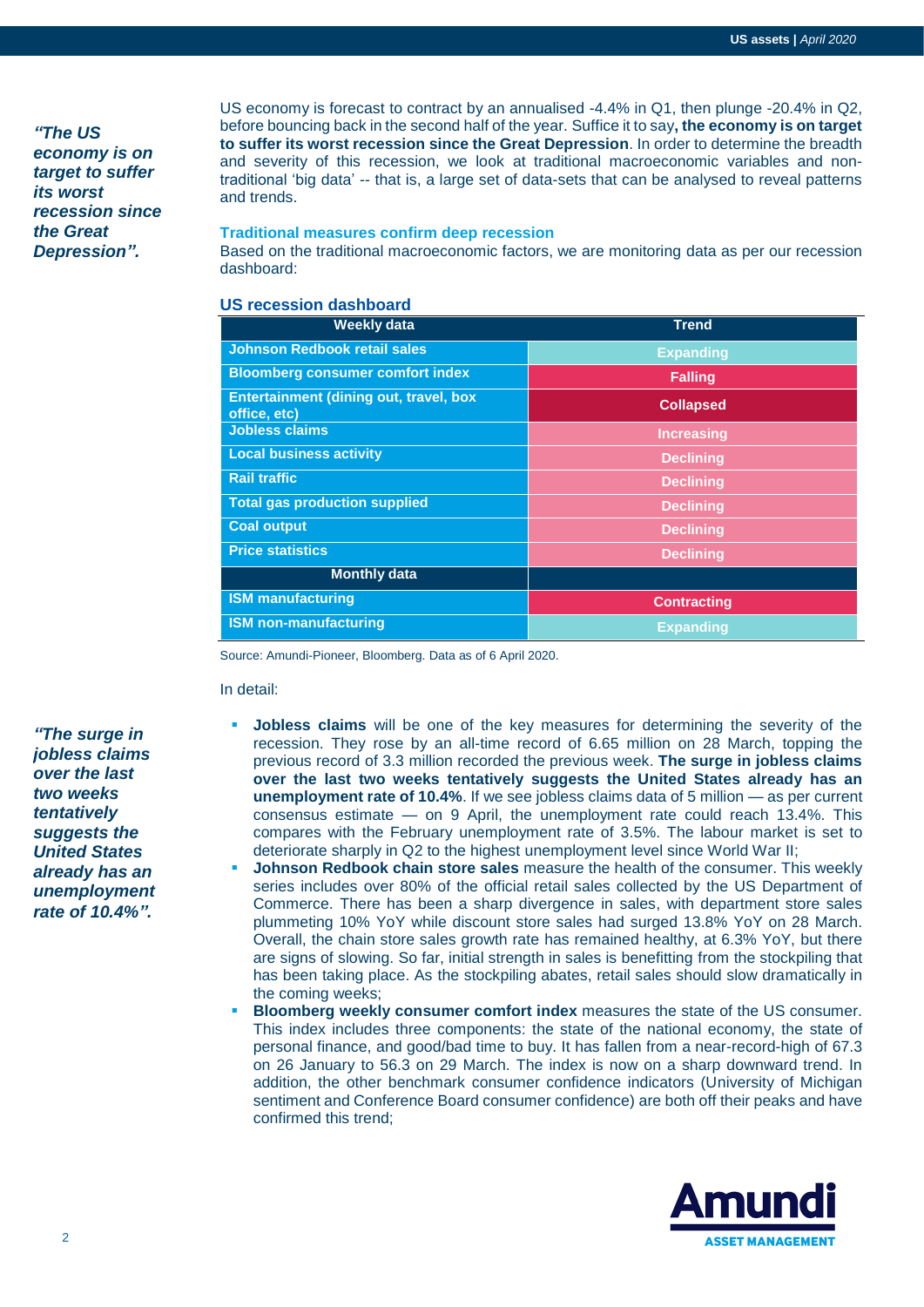**ISM manufacturing and non-manufacturing**: The former is probably the strongest coincident indicator of the manufacturing sector, where a sustained number below 48 is an indication of a recession. During the Great Financial Crisis (GFC), ISM manufacturing collapsed to 34.5. But it did not remain at that depressed level for an extended period. This indicator is now contracting, at 49.1, as per March data. The more important ISM non-manufacturing index has fallen from 57.3 in February to 52.5 in March. Given the shutdown, the service sector will fall sharply in April, most likely to below the 2008 low of 37.8.

## **Big data indicate severe contraction**

We add big data or alternative data to our dashboard:

- Many parts of the service sector have effectively been shut down due to social distancing and the lockdown measures that have been implemented in most parts of the country. We are monitoring **dining out, travel and box office sales**. Restaurant reservations are down 100% YoY, according to data from Open Table. Box office sales are down 100% during the last two years compared to the same period a year ago. These sectors are effectively closed. The **travel industry** has been crushed as well, with security checkpoint travel numbers collapsing from approximately 2.5 million a year ago to just 135,000 during the last week of March. These declines are unprecedented, so it is difficult to compare them with prior cycles as there previously has been no period during which an entire sector has been shut down. We will be monitoring the speed and breadth of recoveries in these sectors once the pandemic crisis is contained;
- **Local business activity** has collapsed in an unprecedented manner. Businesses open, hours worked and employees working had declined some 50-60% YoY during the last week of March;
- We are monitoring **internet google searches for recession and unemployment**. Searches on the internet are well above 2008 levels, most notably for unemployment. Online searches for recession and unemployment hit a peak of 100 during the last week in March, a level not attained during the GFC. A decline back to 20 could signal that the economy is starting to make a positive turn;
- **Rail traffic** was down over 10% YoY during the last week in March. That level is higher than the recent trough in 2009 when rail traffic declined over 20% YoY;
- **Commodities** such as coal production and total gas production supplied. Coal output has fallen by 16.9% in the last four weeks. Significantly, total gas production supplied plummeted 27.1% YoY on 28 March, the largest drop recorded since the inception of the series in 2004;
- **Price statistics:** we are monitoring internet prices collected by State Street as another way to gauge demand. The early indication is that internet prices -- a good proxy for CPI -- has rolled over as demand has fallen from a high of nearly 2.5% YoY in Q4 2019 to approximately 1.0% in the last week of March.

There remains much debate on the type of recovery we might see once the pandemic crisis is under control. There are three possible scenarios: V-shaped, hockey stick- or U-shaped. Our [base case scenario](https://research-center.amundi.com/page/Publications/Cross-Asset/2020/Cross-Asset-Investment-Strategy-April-2020) is a **long U-shaped recovery**. Given the total collapse in demand, it will take time for the economy to recover from this dramatic shock. Scientific advancement in the form of antiviral treatments and a vaccine will be essential to an ultimate recovery of global economic activity and consumption patterns. The dynamics of this recession point to more of a demand shock than a supply one, which does not favour a V-shaped recovery. Supply-chain disruptions can cause a short-term hit to output, but once the disruption is reversed, pent-up demand will lead to a quick bounce back in activity. However, demand destruction in the dining, accommodation and travel sectors will not lead to a bounce back, as that lost demand cannot be made up. Our assessment of our dashboard of economic variables indicates a **U-shaped recovery with no signs of a recovery yet.** However, these are still early days in the pandemic crisis**. In the service sector, both the traditional and big data variables suggest unprecedented collapse in domestic demand,** with restaurant and movie sales at zero. Travel is virtually shut down. While the manufacturing sector has slowed sharply, the size of the current hit does not appear unprecedented.



*"Monitoring high-frequency and big data may be helpful in identifying early inflection points, but for now most indicators are pointing south".*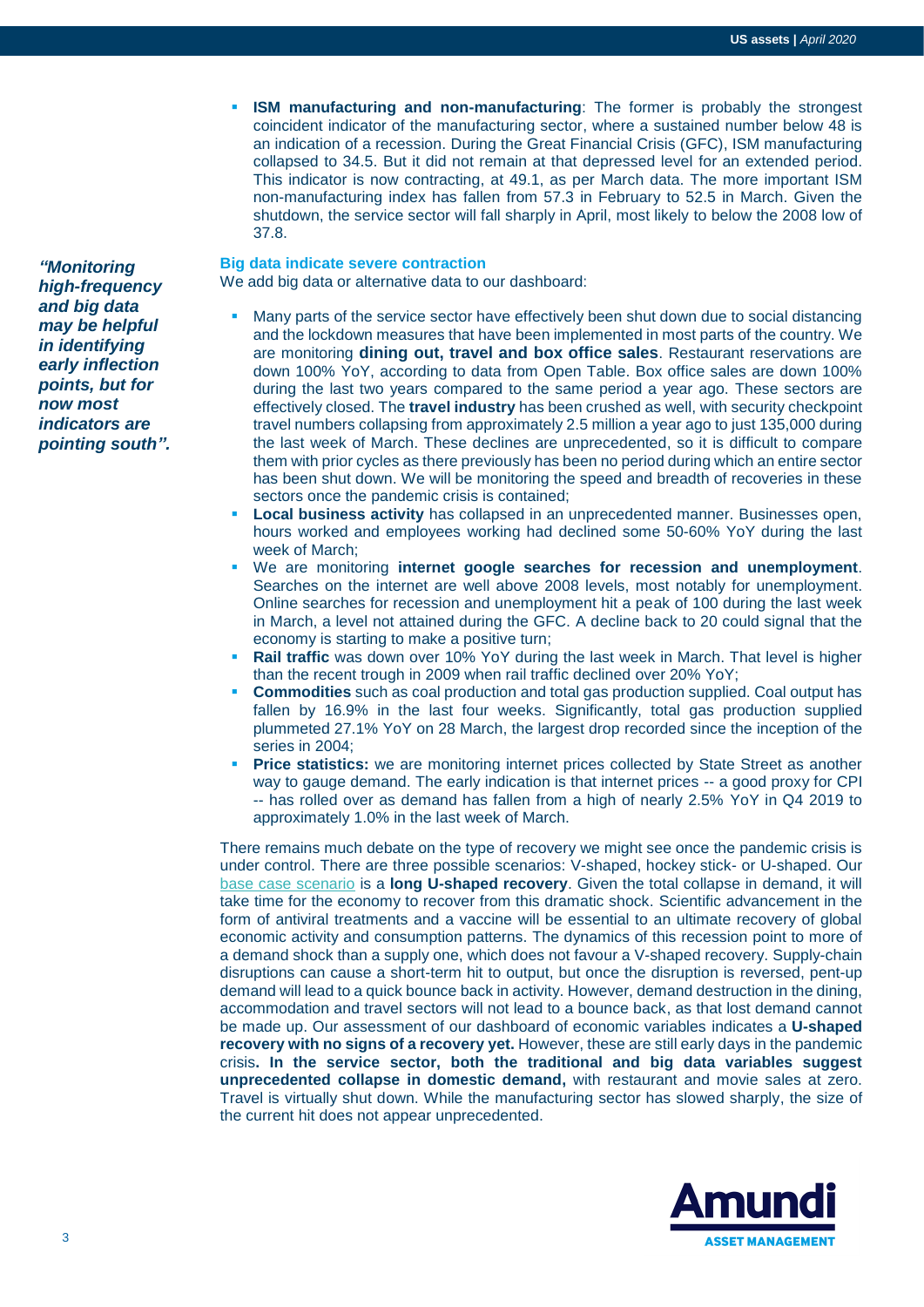# US fixed income outlook

#### **Treasury market**

As long as the COVID-19 pandemic continues on the current trajectory, with signs that the curve is flattening in Europe and getting closer in the United States, **US Treasury yields may have bottomed.** In any case, the US Treasury market will see safe haven flows during heightened periods of uncertainty over the pandemic from time to time, but then will see yields rise as this uncertainty wanes. In the long term, the fundamentals for Treasuries look challenged given rising budget deficits in excess of 10% of GDP and surging Treasury issuance for the foreseeable future. A wildcard is the slope and breadth of the recovery: a sluggish one will support Treasuries while a more robust one will help send yields higher.

#### **Credit markets**

Credit markets have been hit very hard by the perspective of a deep recession and an increase of default risk. **Following the sharp March sell-off, we are looking for market stabilisation.** Regarding this, we focus on five points after the unprecedented policy intervention: a flattening in the number of new cases; central bank support; fiscal support; narrowing of economic outcomes; and better clarity on the availability of a vaccine and therapeutics. **Credit curves** are normalising and quality differentials are being reflected in market pricing. Such discernment is evidence of liquidity returning to US fixed income markets. The liquidity premium is being wrung out of the market and the credit premium is resuming its prominence in valuation. **Especially in energy, there are significant risks of permanent impairment**. In all US credit, there is evidence of opportunistic buying in the United States and on an overnight basis from Asia. We believe that the new Fed facility to buy corporate bonds, called the **Secondary Market Corporate Credit Facility (SMCCF**), is one of several significant developments, as it will support stability and liquidity in the credit markets. However, we believe that this has not been fully discounted along the term structure by the market. As the Fed begins to buy shorterterm investment grade (IG) corporate bonds on a sustained basis, it will **help underpin stability in the breadth of the market and better reflect fundamentals**. Fed action has helped foster risk appetite among investors from a place where cash seemed to be the only option. **Driven by the Fed's corporate buying programme, there is very low offer of short maturity corporate bonds which are in high demand.** A record level of new issuance has concentrated at the long end of the curve, though there is evidence of nascent interest in intermediate-maturity IG corporate bonds in both the new issue and secondary markets. IG corporate spreads have contracted by about 100bps since the heights of the liquidity crisis. That said, **credit differentiation is critical** and **rating downgrades are expected for certain corporate bond issuers. The amount of fallen angels is likely to exceed that of the 2008- 09 financial crisis.**





Source: Amundi, Bloomberg, ICE indices. Data as of 7 April 2020.



*"As the Fed buys shorterterm investment IG bonds, it will help underpin stability in the breadth of the market and better reflect fundamentals".*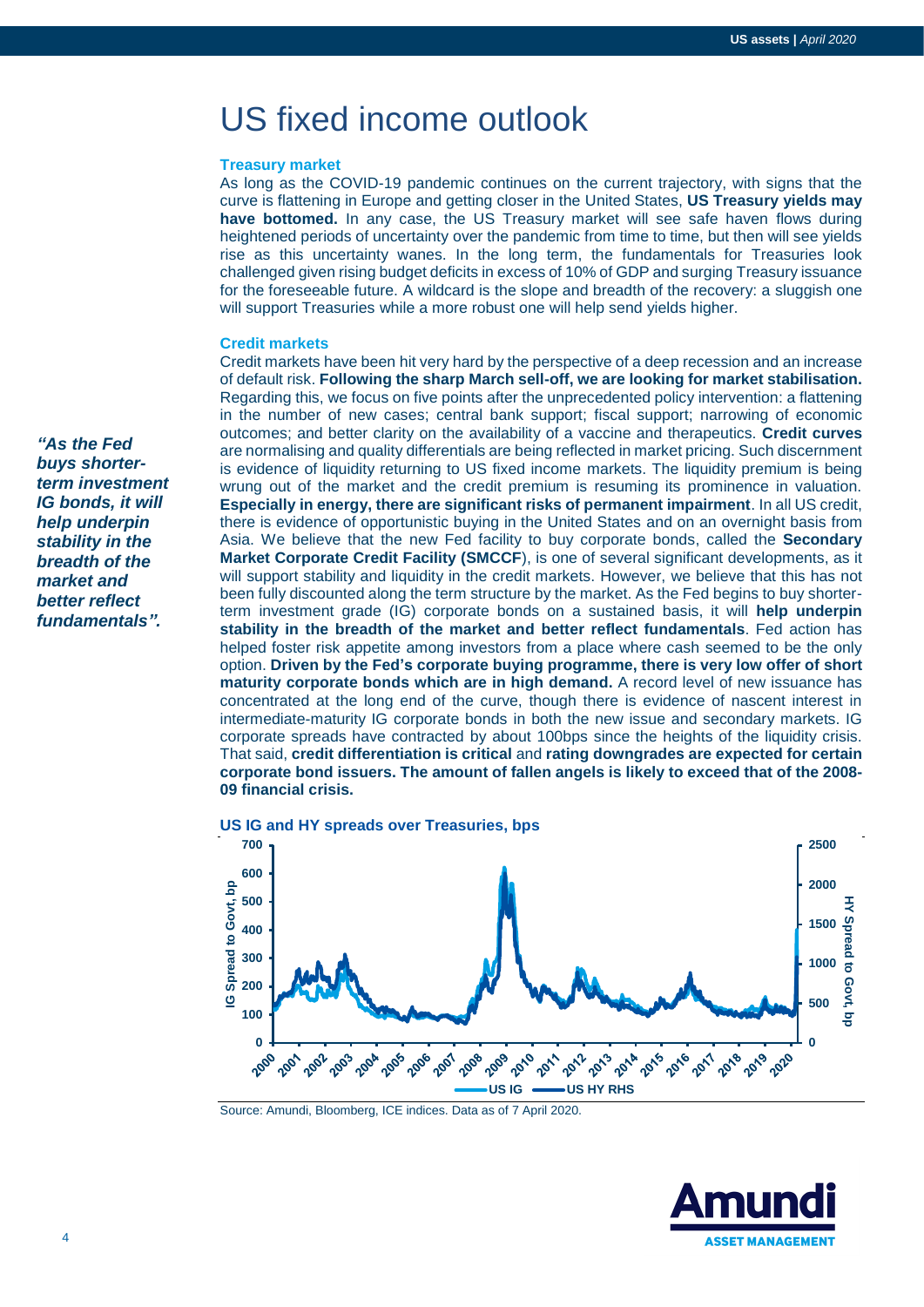*"We believe that corporate credit offers attractive investment opportunities, but a focus on credit selection is needed as conditions are challenging".*

**High yield (HY) markets** are beginning to show signs of recovery, though the depth and breadth of trading remain spotty. Limited but newly re-energised new issuance 'rescue' has resumed successfully. Following the sharp widening in HY spreads to over 1,000bps in March, **there appear to be signs of normalisation, as new issuance has resumed on higherquality HY** corporate bonds and been well received.

Liquidity was challenging in March, especially in the bank loan market compared to the HY bond market. The bid-ask spread narrowed but remains large. We **might be at attractive entry points**, as, on average, there is a history of attractive positive HY returns vs government bonds two years after spreads ascend through 800bps.

**Long-duration high-quality US corporate bonds look cheap**, but credit discernment is **critical. To sum up, we believe that corporate credit offers attractive investment opportunities.** At the margin, there may be opportunities in long-duration higher-quality corporates, primarily in issues regarding which we hold high conviction, and using non-agency RMBS as a funding source.

#### **Securitised credit**

Given the post-GFC reforms, underlying collateral and credit enhancement is strong in this market. Especially in the higher levels of securitisation, the bids are strong and liquidity is available. Subordinated securities are receiving some attention, but they remain thinly bid. The collateralised loan obligation (CLO) new issue market has recently opened with two deals placed successfully. **We remain constructive on the residential housing market** and maintain a high-quality bias in CMBS, where there is risk of modifications and forbearance.

## **Lessons from the past and investment opportunities**

The unintended consequences of the GFC reforms that solidified the banking system also limited its capacity to absorb liquidity demands of the magnitude and at the velocity we saw in mid-March. With this pandemic crisis, we are in unchartered territory, and there are no precedents to follow that perfectly match the current situation. **We believe the Fed facilities represent a major backstop that will help restore liquidity in markets in due course.**

Despite the increase in credit risk, the sharp repricing in spreads has created notable investment opportunities. For most non-government sectors of the **US bond market, yield premiums over Treasuries net of expected losses are at very attractive levels**. This is the case across all rating categories. Given continued economic uncertainty and the market focus of recently enacted policy measures, we **have a high-quality bias within each fixed income asset class**. In contrast to the 2008 financial crisis, the financial system is on stronger footing and credit availability should not be materially impaired once economic activity resumes.

# US equity outlook

After having peaked at an all-time high on 19 February, US equities had plunged by more than 33% by 23 March. Since then, they have recovered somewhat. In our view, a rebound was warranted after such a quick sell-off and some entry opportunities may have opened.

Going forward, **market trends remain clouded by high uncertainty over the extent of the virus' economic fallout**: this will reflect in corporate earnings. Some clarification may come with the upcoming Q1 reporting season (late April to mid-May). Until then, markets are likely to stay volatile.

Given the extent of the rebound already recorded from 23 March though and the uncertainty surrounding current forecasts, we believe that much in the way of additional rebound is unlikely in the short term. So, **we keep a cautious stance** and wait for evidence regarding US earnings, together with corporate guidance for the quarters ahead. In our view, if US earnings drop by at least 20% in 2020, the S&P500 index may fall again rather than rebound further.



*"Market trends remain clouded by high uncertainty over the extent of the economic fallout of the virus".*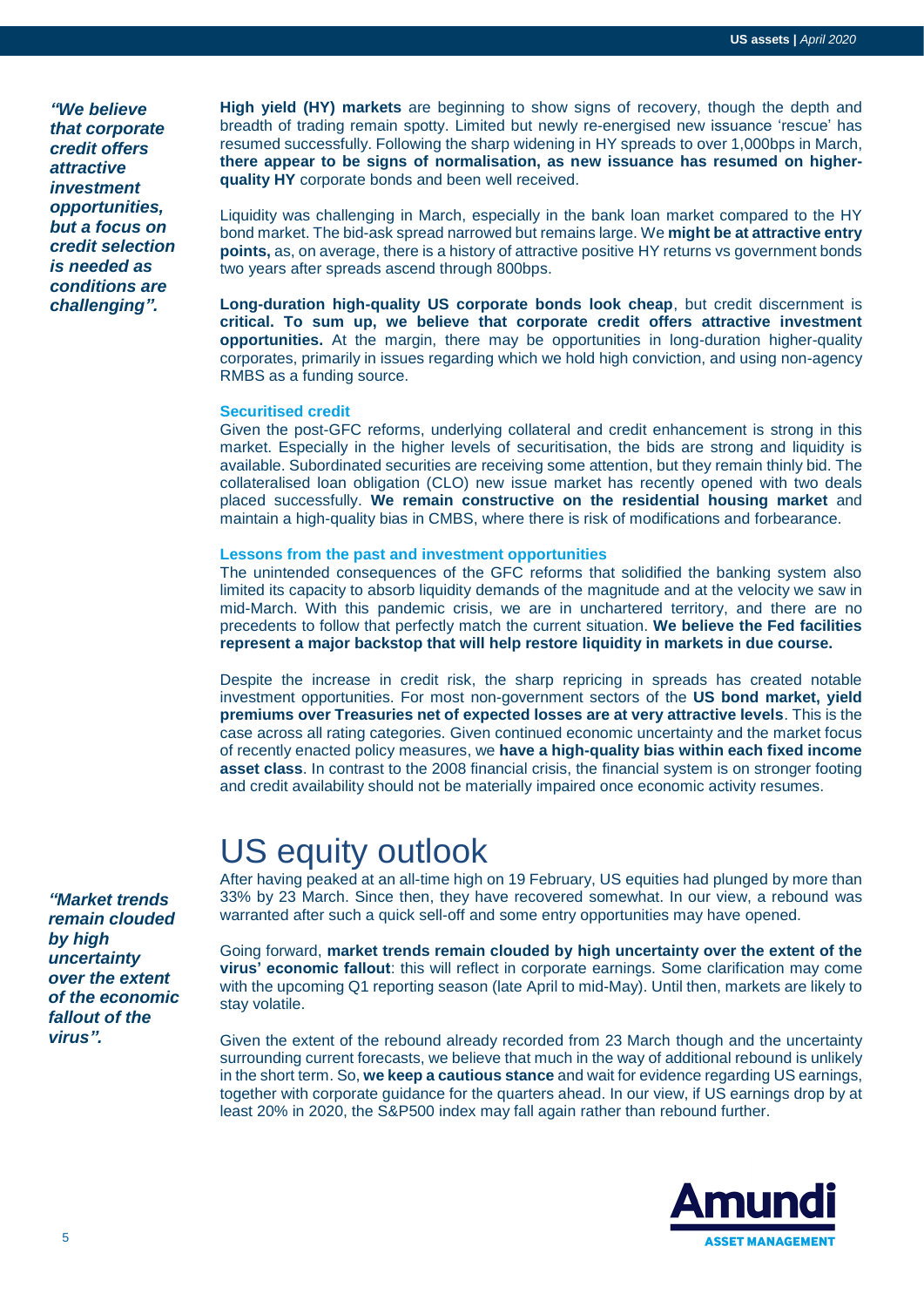*"When an external shock hits, those companies that exit the crisis in better shape are the ones that can seize the opportunities offered by the next phase".*

On a long-term perspective, US stocks have outperformed most markets for structural reasons (e.g., stronger economy, high share of growth stocks). When an external shock hits**, those that exit the crisis in better shape are the ones that can seize the opportunities offered by the next phase.** We believe that US stocks may continue to be global leaders following this crisis, thanks to high innovation and a robust corporate sector.

At the **sector level**, investors should avoid the most hit sectors, as segments that fall hard during a bear market never end up driving the following bull market. This time, the most affected sectors could be **airlines, cruise lines, brick-and-mortar retailers, commercial real estate**  and **shale oil. On the other hand, healthcare, technology, communication** and **financials should weather the crisis better**.



## **US sector performance, total return, YTD**

Source: Amundi, Bloomberg. Data as of 7 April 2020.

**Given current circumstances, it is very difficult to call a market bottom. However, huge market dislocations may offer opportunities to long-term investors to enter the market gradually.**